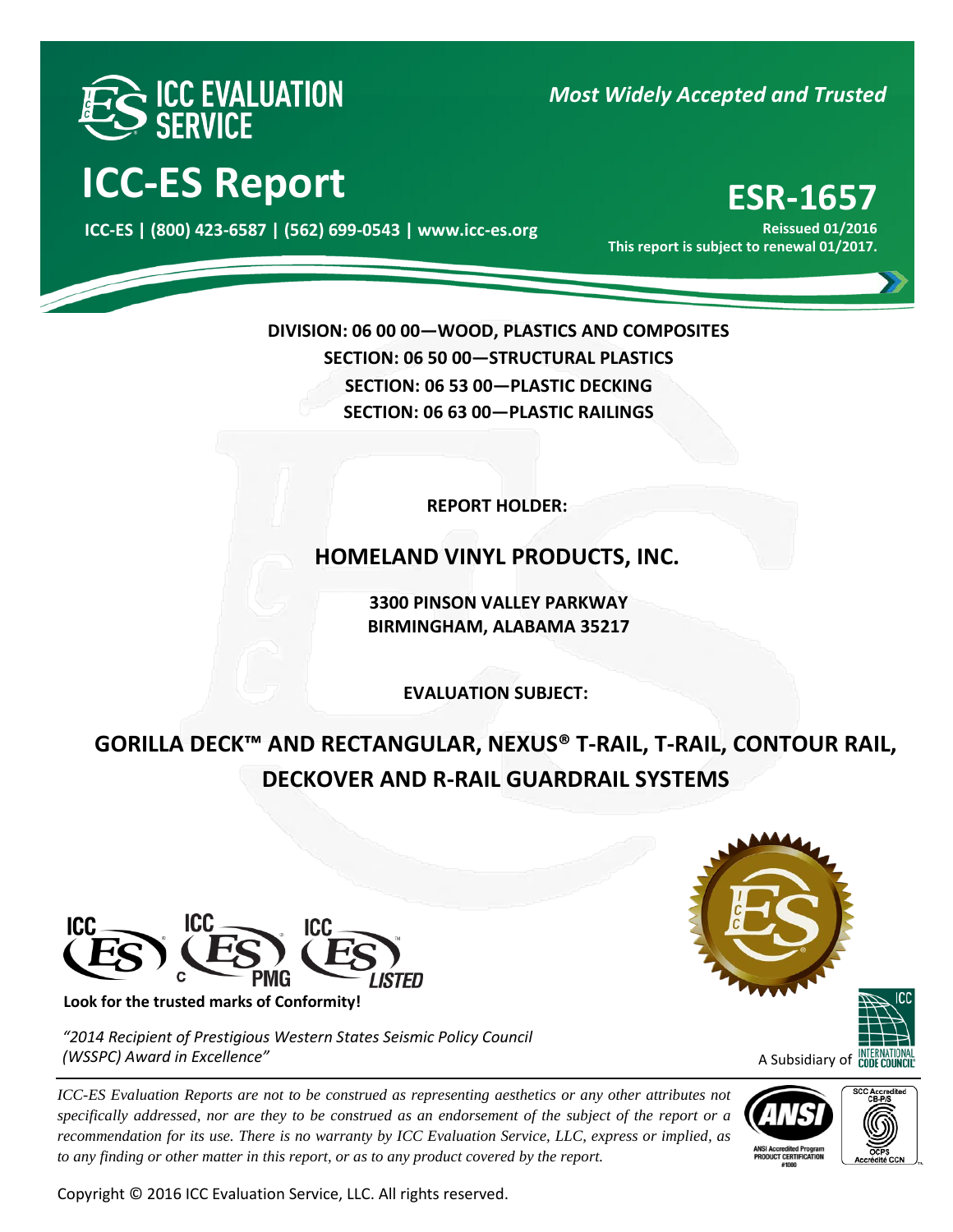

# **ICC-ES Evaluation Report ESR-1657**

**Most Widely Accepted and Trusted** 

*Reissued January 2016 Revised February 2016 This report is subject to renewal January 2017.*

**[www.icc-es.org](http://www.icc-es.org/) | (800) 423-6587 | (562) 699-0543** *A Subsidiary of the International Code Council®*

**DIVISION: 06 00 00—WOOD, PLASTICS AND COMPOSITES Section: 06 50 00—Structural Plastics Section: 06 53 00—Plastic Decking Section: 06 63 00—Plastic Railings**

**REPORT HOLDER:**

**HOMELAND VINYL PRODUCTS, INC. 3300 PINSON VALLEY PARKWAY BIRMINGHAM, ALABAMA 35217 (205) 854-4330 [www.homelandvinyl.com](http://www.homelandvinyl.com/) [engineering@homelandvinyl.com](mailto:engineering@homelandvinyl.com)**

**EVALUATION SUBJECT:**

**GORILLA DECK™ AND RECTANGULAR, NEXUS® T-RAIL, T-RAIL, CONTOUR RAIL, DECKOVER AND R-RAIL GUARDRAIL SYSTEMS**

**ADDITIONAL LISTEES:**

**CAROLINA VINYL PRODUCTS, INC. 608 QUEEN STREET GRIFTON, NORTH CAROLINA 28530**

**FAIRWAY BUILDING PRODUCTS, L.P. 53 EBY CHIQUES ROAD MT. JOY, PENNSYLVANIA 17552**

**FAIRWAY BUILDING PRODUCTS, L.P. 1914 SOUTH GRANT AVENUE YORK, NEBRASKA 68467**

**CAPITAL RAILING, LLC 1954 HALETHORPE FARMS ROAD, SUITE 100 HALETHORPE, MARYLAND 21227**

**VINYL BY DESIGN 67002 STATE ROAD 15 NEW PARIS, INDIANA 46553**

### **1.0 EVALUATION SCOPE**

#### **1.1 Compliance with the following codes:**

- 2015, 2012, 2009 and 2006 *International Building Code*® (IBC)
- 2015, 2012, 2009 and 2006 *International Residential Code*® (IRC)

# ■ 2013 Abu Dhabi International Building Code (ADIBC)<sup>†</sup>

 $<sup>†</sup>$  The ADIBC is based on the 2009 IBC. 2009 IBC code sections</sup> referenced in this report are the same sections in the ADIBC.

#### **Properties evaluated:**

- Structural
- **Durability**
- Surface-burning characteristics
- **1.2 Evaluation to the following green code(s) and/or standards:**
- 2013 California Green Building Standards Code (CALGreen), Title 24, Part 11
- 2012 and 2008 ICC 700 *National Green Building Standard*™ (ICC 700-2012 and ICC 700-2008)

#### **Attrbiutes verified:**

■ See Section 3.1

## **2.0 USES**

The Homeland® Vinyl Products, Inc., Gorilla Deck® described in this report is limited to exterior use as a deck board for balconies, porches, stair treads and decks of Type V-B construction (IBC) and other types of construction in applications where untreated wood is permitted by IBC Section 1406.3, or in structures constructed in accordance with the IRC.

The Homeland Vinyl Products, Inc., Rectangular top rail systems (Rectangular and Deckover), Bracketed-T top rail systems (T-Rail and Nexus® T-Rail) and Bracketed–Bread Loaf top rail system (R-Rail and Contour Rail) described in this report are limited to exterior use as guards for balconies, porches, and decks of structures of Type V-B construction (IBC) and other types of construction in applications where untreated wood is permitted by IBC Section 1406.3, or in structures constructed in accordance with the IRC.

### **3.0 DESCRIPTION**

### **3.1 General:**

The Gorilla Deck® and Rectangular, Deckover, T-Rail, Nexus® T-Rail, Contour Rail and R-Rail systems are poly vinyl chloride (PVC) products manufactured by Homeland Vinyl Products, Inc. by an extrusion process in five colors: tan, white, adobe, honey maple and mocha walnut. The products are fabricated and packaged by the additional listees and sold under the product names listed in Table 5.

*ICC-ES Evaluation Reports are not to be construed as representing aesthetics or any other attributes not specifically addressed, nor are they to be construed as an endorsement of the subject of the report or a recommendation for its use. There is no warranty by ICC Evaluation Service, LLC, express or implied, as to any finding or other matter in this report, or as to any product covered by the report.*

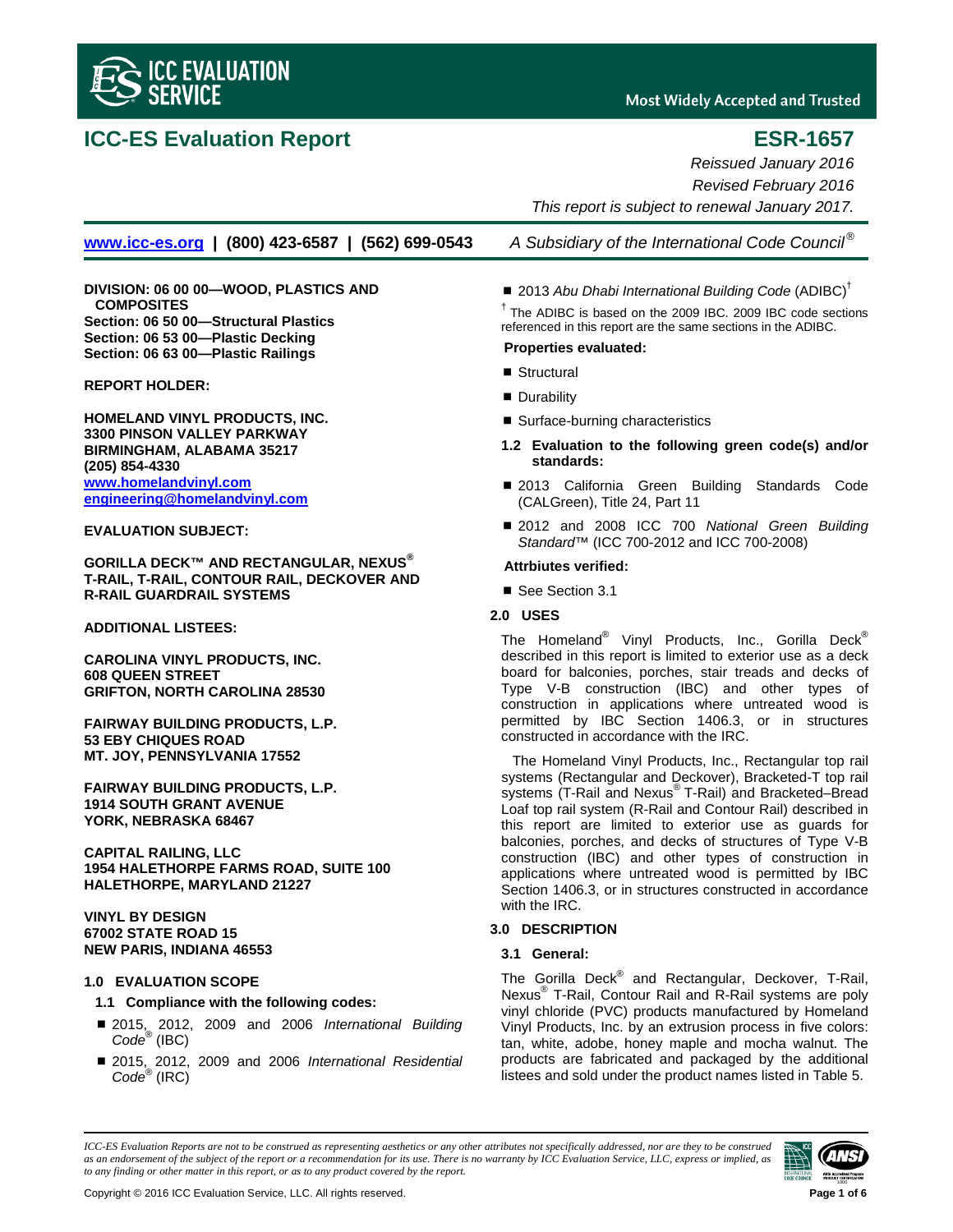The attributes of the system components have been verified as conforming to the requirements of (i) 2013 CALGreen Section A5.406.1.2 for reduced maintenance; (ii) ICC 700-2012 Sections 602.1.6 and 11.602.1.6 for termite-resistant materials and Sections 601.7, 11.601.7, and 12.1(A).601.7 for site-applied finishing materials; and (iii) ICC 700-2008 Section 602.8 for termite-resistant materials and Section 601.7 for site-applied finishing materials. Note that decisions on compliance for those areas rest with the user of this report. The user is advised of the project-specific provisions that may be contingent upon meeting specific conditions, and the verification of those conditions is outside the scope of this report. These codes or standards often provide supplemental information as guidance.

### **3.2 Deck Board:**

**3.2.1 General:** The Gorilla Deck® is manufactured with nominal dimensions of  $1^1/4$  by 7 inches, with the actual measurements being 1.25 by 7.02 inches (32 by 180 mm), and is available in typical lengths of 16, 20 and 24 feet (4878, 6096 and 7315 mm). The deck board is fabricated with a profile that is designed to interlock during installation. See Figure 1 for a typical cross section.

**3.2.2 Durability:** When subjected to weathering, insect attack, and other decaying elements, material used to manufacture the Gorilla Deck<sup>®</sup> is equivalent in durability to preservative-treated or naturally durable lumber when used in locations described in Section 2.0. The Gorilla Deck® has been evaluated for structural performance when exposed to a temperature range from -20°F to 125°F (-29°C to 52°C).

**3.2.3 Surface-burning Characteristics:** When tested in accordance with ASTM E84, the Gorilla Deck® has a flame-spread index of no greater than 200.

### **3.3 Guardrail Systems:**

**3.3.1 General:** The Rectangular, T-Rail, Contour and R-Rail systems are designed for installed heights of 36 and 42 inches (914 mm and 1067 mm) when used in IRC applications and 42 inches (1067 mm) when used in IBC applications with a maximum length of 96 inches (2438 mm) when measured from the edge-of-structure to edge-of-structure. In addition, the T-Rail system may be installed at a height of 42 inches (1067 mm) with a maximum length of 120 inches (3048 mm) when measured from the edge-of-structure to edge-of-structure when used in IRC applications and one- and two-family dwellings constructed under the IBC. The Nexus® T-Rail system is designed for an installed height of 42 inches (1067 mm) when used in IBC applications and is designed for installed heights of 36 inches (914 mm) or 42 inches (1067 mm) when used in IRC applications. The Nexus<sup>®</sup> T-Rail system, when constructed under the IBC for other than one- and two-family dwellings, has a maximum length of 96 inches (2438 mm) when measured from the edge-of-structure to edge-of-structure, and 120 inches (3048 mm) when used in IRC applications and one- and two-family dwellings constructed under the IBC. See Figure 2 for typical component cross sections. The Rectangular, T-Rail, Contour Rail and R-Rail systems are comprised of several different types of interchangeable components. These include a Rectangular rail, T-Rail, Contour Rail and R-Rail as top rail components, four different sizes of balusters, a rectangular bottom rail, and various mounting brackets and architectural components as described in the manufacturer's quality control manual. All systems, except Nexus T-Rail, will include either the footblock support mounted mid-span on the bottom rail, or the aluminum "T" insert placed in the bottom rail.

**3.3.1.1 Rectangular Rail:** The rectangular rail is manufactured with dimensions of 2 by  $3^{1}/_{2}$  inches (51 by 89 mm) and a wall thickness of 0.095 inch (2.4 mm). The rail, when used as a top rail, is designed to be installed with a P-channel insert fabricated from 6063-T6 aluminum alloy. For spans 72 inches (1829 mm) or less, an inverted "h" channel insert fabricated from 6005A-T61 aluminum alloy may be used in IRC applications and one- and two-family dwellings constructed under the IBC. The Rectangular Rail system can also be mounted using Waymark Summit Deckover brackets, which allow for a deck board to be mounted horizontally to the top rail, providing a level surface. The Deckover system requires use of the aluminum "P"-channel insert in all span lengths.

**3.3.1.2 T-Rail:** The T-Rail is a T-shaped component with a width of  $3^{1}/_{2}$  inches (89 mm), a depth of  $3^{1}/_{2}$  inches (89 mm) and a wall thickness of 0.090 inch (2.3 mm). The T-Rail is designed to be installed with a P-channel insert fabricated from 6063-T6 aluminum alloy when used in IBC applications with spans up to 96 inches (2438 mm) or in IRC applications and one- and two-family dwellings constructed under the IBC with spans of up to 120 inches (3048 mm). An "H" channel fabricated from 6005A-T61 aluminum may be used in IRC applications and one- and two-family dwellings constructed under the IBC with spans up to 96 inches (2438 mm). For spans 72 inches (1829 mm) or less, an inverted "h" channel fabricated from 6005A-T61 aluminum alloy may be used in IRC applications and one- and two-family dwellings constructed under the IBC.

**3.3.1.3 R-Rail:** The R-Rail is a bread loaf–shaped component with a width of 3 inches (76 mm), a depth of  $3<sup>1</sup>/2$  inches (89 mm) and a wall thickness of 0.125 inch (3.2 mm). The R-Rail is designed to be installed with a 2.7-by-0.80-inch (69 by 20.3 mm) 6063-T6 aluminum alloy insert.

**3.3.1.4 Contour Rail:** The Contour Rail is a bread loafshaped component with a width of 3 inches (76 mm), a depth of  $3^{1}/_{2}$  inches (89 mm) with a wall thickness of 0.090 inch (2 mm). The Contour Rail, when used as a top rail, is designed to be installed with a P-channel insert fabricated from 6063-T6 aluminum alloy. For spans 72 inches (1829 mm) or less, an inverted "h" channel insert fabricated from 6005A-T61 aluminum alloy may be used in IRC applications and one- and two-family dwellings constructed under the IBC.

**3.3.1.5 Nexus® T-Rail:** The Nexus® T-Rail is a teeshaped component with a width of 3 inches (76 mm), a depth of  $1^{3}/_{4}$  inches (44 mm) and a wall thickness of 0.065 inch (1.7 mm). The Nexus<sup>®</sup> T-Rail is designed to be installed with a 1.55-by-2.78-inch (39 by 71 mm), U-profile, 6063-T6 aluminum insert in guard widths up to 8-feet and a T-profile aluminum insert in guard widths up to 10 feet.

**3.3.1.6 Balusters:** The vinyl balusters are fabricated in three sizes:  $1^1/4$  by  $1^1/4$  inches (32 by 32 mm) with a wall thickness of 0.07 inch (1.8 mm);  $1^3$ /<sub>8</sub> by  $1^3$ /<sub>8</sub> inches (35 by 35 mm) with a wall thickness of 0.07 inch (1.8 mm); and  $1\frac{1}{2}$  by  $1\frac{1}{2}$  inches (38 by 38 mm) with a wall thickness of 0.07 inch (1.8 mm). The round aluminum balusters are fabricated from 6063-T5 or 6063-T6 aluminum alloy with a  $\frac{3}{4}$ -inch diameter (19 mm) and a minimum wall thickness of 0.05 inch (1.3 mm), and are painted in various colors.

**3.3.1.7 Brackets:** The brackets available for use with the T-Rail, Contour and Rectangular rail systems are: the Waymark Summit Brackets (in Rectangular, T-Rail,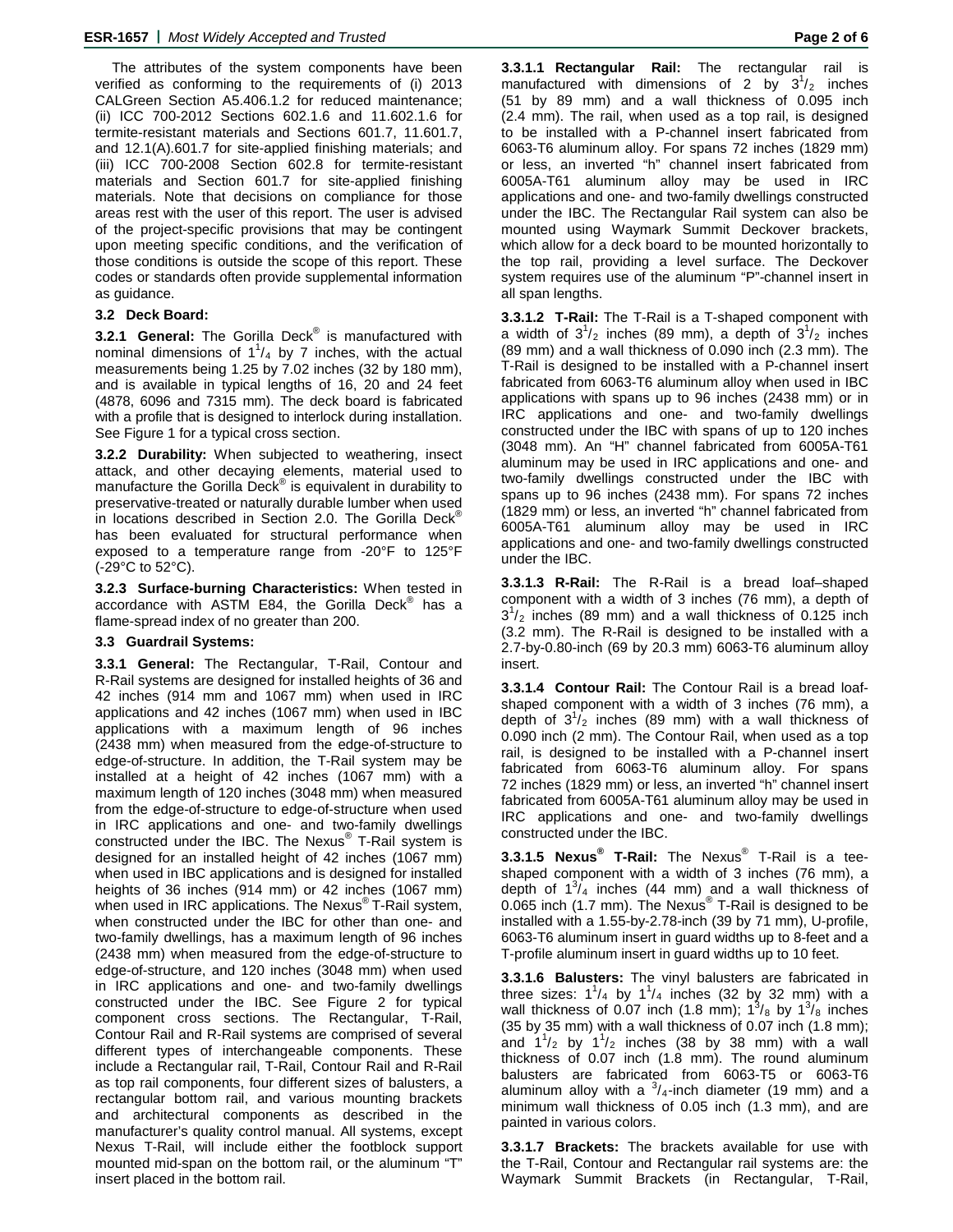Contour Rail and Deckover styles), which are available in rigid PVC and acrylic materials. An aluminum bracket is used for the Nexus**®** T-Rail, and a PVC bracket produced by Homeland Vinyl is used for the R-Rail. Connection details for each bracket and rail component can be found in Table 4.

**3.3.2 Durability:** When subjected to weathering, insect attack, and other decaying elements, material used to manufacture Rectangular, Contour, T-Rail, Nexus® T-Rail and R-Rail systems are equivalent in durability to preservative-treated or naturally durable lumber when used in locations described in Section 2.0. Gorilla Deck<sup>®</sup> has been evaluated for structural performance when exposed to a temperature range from -20°F to 125°F (-29°C to 52°C).

**3.3.3 Surface-burning Characteristics:** When tested in accordance with ASTM E84, Rectangular, Contour, T-Rail, Nexus® T-Rail and R-Rail systems have a flame-spread index of no greater than 200.

### **4.0 DESIGN AND INSTALLATION**

# **4.1 General:**

Installation of the Gorilla Deck<sup>®</sup>, Rectangular, Contour, T-Rail, Nexus® T-Rail and R-Rail systems must comply with this report and the manufacturer's published installation instructions. The manufacturer's published installation instructions must be available at the jobsite at all times during installation.

### **4.2 Deck Boards:**

**4.2.1 General:** When installing the first board of the Gorilla Deck<sup>®</sup>, a starter strip must be installed utilizing a No. 8 by  $1^1$ /<sub>2</sub>-inch (38 mm) stainless steel pan head screw at each support. The first board is snapped into the starter strip and fastened in the same manner as the starter strip. Each subsequent board is installed by snapping into the previous board and fastening in the same manner. Fasteners must be installed a minimum of  $\frac{3}{4}$  inch (19 mm) from the end of each board. Butt joints must be supported with a double joist allowing a gap as recommended by the manufacturer's published installation instructions. The deck boards must not extend past the last support.

**4.2.2 Structural:** The Gorilla Deck® , when used as a deck board and installed at a maximum center-to-center spacing of the supporting construction, will have an allowable capacity as prescribed in Table 1. The deck boards, when used as stair treads, are sufficient to resist the code-prescribed concentrated load of 300 lbf (1.33 kN) when installed at a maximum center-to-center spacing as indicated in Table 2.

# **4.3 Guardrail:**

**4.3.1 General:** The Rectangular, Contour, T-Rail, Nexus® T-Rail and R-Rail systems are assembled using a bracketed component assembly. The balusters are installed by insertion into a routed opening. The routed openings are fabricated so that a maximum opening of 3.9 inches (99 mm) between balusters is maintained. One  $1<sup>1</sup>/2$ -by-1<sup>1</sup>/<sub>2</sub>-inch-square footblock is installed at the midpoint of the bottom rail when the system is installed without the aluminum insert in the bottom rail. When the system is installed with the aluminum insert in the bottom rail, no footblock is required. The bottom rail of the Nexus<sup>®</sup> T-Rail system includes additional reinforcement.

**4.3.2 Bracketed Component Assembly:** The brackets used to attach the top and bottom rails to structures and the top rail to the bracket must be attached as shown in Table 4. The Rectangular, T-Rail, R-Rail and Contour

systems use a plastic bracket. The Nexus® T-Rail system uses an aluminum bracket. The top rail components must be reinforced as described in Sections 3.3.1.1, 3.3.1.2, 3.3.1.3, 3.3.1.4 and 3.3.1.5 respectively.

**4.3.3 Structural:** The Rectangular, Contour, T-Rail, Nexus<sup>®</sup> T-Rail and R-Rail systems will resist the loads specified in the applicable code when installed at a maximum length as prescribed in Table 3.

# **5.0 CONDITIONS OF USE**

The Gorilla Deck<sup>®</sup> and Rectangular, Contour, T-Rail, Nexus® T-Rail and R-Rail systems described in this report comply with, or are suitable alternatives to what is specified in, those codes listed in Section 1.0 of this report, subject to the following conditions:

- **5.1** The Gorilla Deck<sup>®</sup> described in this report is limited to exterior use as a deck board for balconies, porches, stair treads and decks of Type V-B construction (IBC) and structures constructed in accordance with the IRC. Deck boards used as stair treads must be installed over a minimum of two spans.
- **5.2** The Rectangular, Contour, T-Rail, Nexus® T-Rail and R-Rail systems described in this report are limited to exterior use as guards for balconies, porches, and decks of structures of Type V-B construction (IBC) and other types of construction in applications where untreated wood is permitted by IBC Section 1406.3, or in structures constructed in accordance with the IRC.
- **5.3** Installation must comply with this report, the manufacturer's published installation instructions and the applicable code. Only those fasteners and fastener configurations described in this report have been evaluated for the installation of the Gorilla Deck<sup>®</sup> and Rectangular, Contour, T-Rail, Nexus® T-Rail and R-Rail systems. When the manufacturer's published installation instructions differ from this report, this report governs.
- **5.4** The use of the Gorilla Deck® as a component of a fireresistance-rated assembly is outside the scope of this report.
- **5.5** The use of wood posts, with or without post sleeves, is outside the scope of this report.
- **5.6** The compatibility of the fasteners and other metal hardware with the supporting construction, including chemically treated wood, is outside the scope of this report.
- **5.7** Adjustment factors outlined in the AF&PA *National Design Specification* and applicable codes must not apply to the allowable capacity and maximum spans for the Gorilla Deck<sup>®</sup> and Rectangular, Contour, T-Rail, Nexus® T-Rail and R-Rail systems.
- **5.8** The Gorilla Deck® and Rectangular, Contour, T-Rail, Nexus® T-Rail and R-Rail systems must be fastened directly to supporting construction. Where required by the code official, engineering calculations and construction documents consistent with this report must be submitted for approval. The calculations must verify that the supporting construction complies with the applicable building code requirements and is adequate to resist the loads imparted upon it from the products and systems discussed in this report. The documents must contain details of the attachment to the supporting structure consistent with the requirements of this report. The documents must be prepared by a registered design professional where required by the statutes of the jurisdiction in which the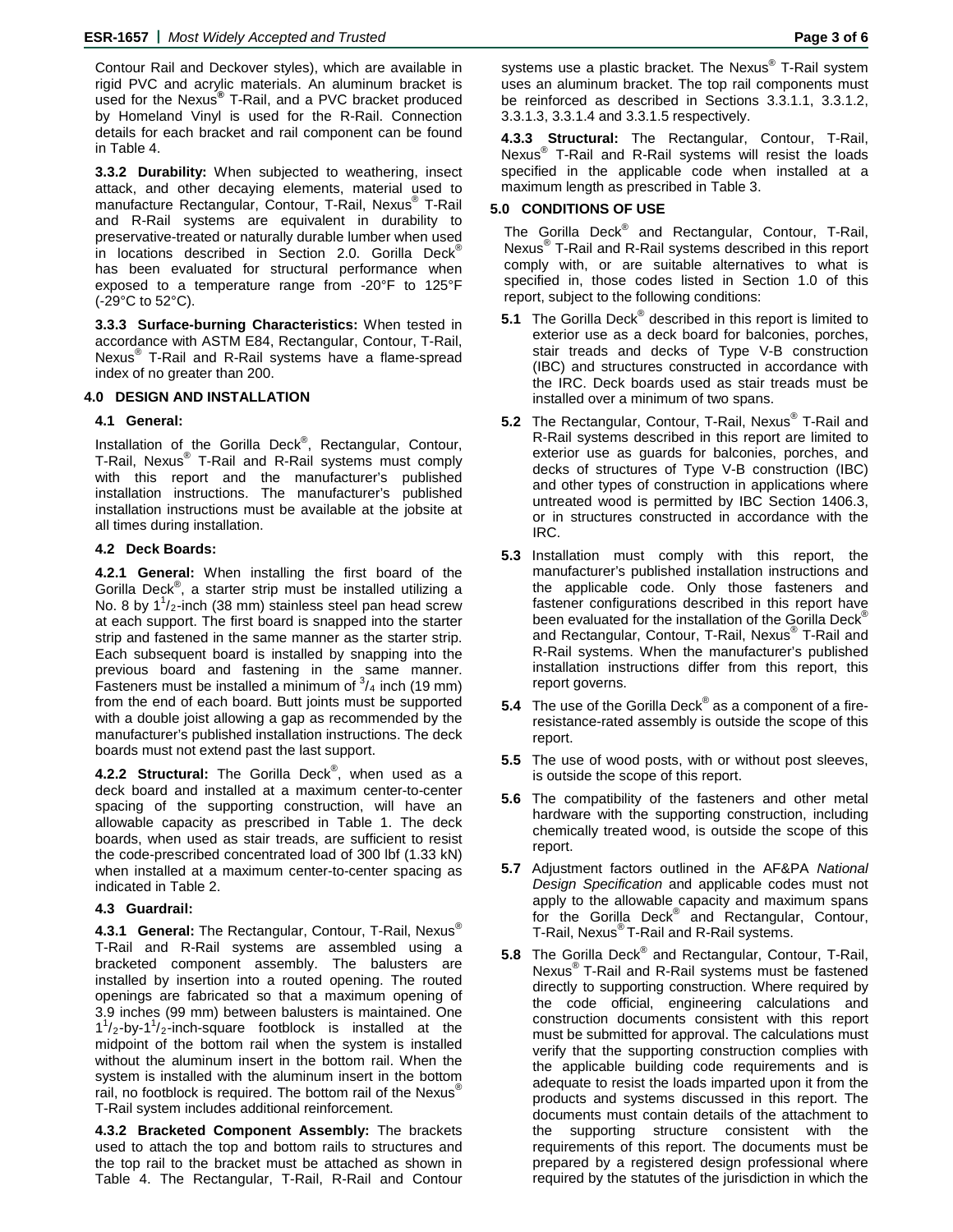project is to be constructed.

**5.9** The Gorilla Deck® and Rectangular, Contour, T-Rail, Nexus® T-Rail and R-Rail systems are produced in Birmingham, Alabama, under a quality-control program with inspections by ICC Evaluation Service, LLC.

#### **6.0 EVIDENCE SUBMITTED**

Data establishing compliance of the guard system with the ICC-ES Acceptance Criteria for Deck Board Span Ratings and Guardrail Systems (Guards and Handrails) (AC174), dated January 2012 (editorially revised December 2014).

# **7.0 IDENTIFICATION**

The Gorilla Deck<sup>®</sup> described in this report is identified on each package by a label bearing the manufacturer's name (Homeland Vinyl Products, Inc.); the product name; the date of manufacture; the span ratings for use as a deck

board and stair tread; and the evaluation report number (ESR-1657).

The Rectangular, Contour, T-Rail, Nexus<sup>®</sup> T-Rail and R-Rail systems described in this report are identified on each package by a stamp bearing the manufacturer's name (Homeland Vinyl Products, Inc.); the name of the packaging facility; the product name; the allowable span, the date of manufacture; and the evaluation report number (ESR-1657).

#### **TABLE 1—DECK BOARD SPAN RATING**

| DE(<br>DARI)                               | 'AN (in.,<br><b>MAXIMUM</b><br>. . | $(lbf/ft^2)^2$<br>$\sim$ DACITY (in $\sim$<br>าพ ∆ Ri<br>л. |  |  |
|--------------------------------------------|------------------------------------|-------------------------------------------------------------|--|--|
| $Deck^{\mathsf{g}}$<br>€iorilla<br>п.<br>. | -                                  | 100<br>__                                                   |  |  |

For **SI:** 1 inch = 25.4mm, 1  $\frac{1}{10}$  inf/ $\frac{1}{2}$  = 47.9 Pa.

<sup>1</sup>Maximum span must be measured center-to-center of the supporting construction.<br><sup>2</sup>Maximum allowable conscity has been adjusted for durability. No further increases <sup>2</sup>Maximum allowable capacity has been adjusted for durability. No further increases are permitted.

#### **TABLE 2—MAXIMUM STAIR TREAD SPAN**

| <b>DECK BOARD</b>   | <b>SPAN CONDITION</b> | <b>MAXIMUM SPAN (in.)</b><br>∡ ۱۱۰ |  |  |
|---------------------|-----------------------|------------------------------------|--|--|
| Gorilla '<br>. Deck | ⊺wo-span              | . .                                |  |  |
| .                   | .<br>.<br>.           |                                    |  |  |

<sup>1</sup> Maximum span is measured center-to-center perpendicular, of the supporting construction.<br><sup>2</sup> Deck boards are installed at 90<sup>o</sup> to supporting stringer.

#### **TABLE 3—MAXIMUM GUARDRAIL SPAN2**

| <b>PRODUCT NAME</b>       | <b>APPLICABLE BUILDING CODE<sup>3</sup></b> |            | <b>MAXIMUM SPAN (ft-in)<sup>1</sup></b> |  |  |
|---------------------------|---------------------------------------------|------------|-----------------------------------------|--|--|
|                           | <b>IBC</b>                                  | <b>IRC</b> |                                         |  |  |
| Rectangular Rail          | Yes                                         | Yes        | $8' - 0''$                              |  |  |
| Contour Rail              | Yes                                         | Yes        | $8' - 0$ "                              |  |  |
| T-Rail                    | Yes                                         | Yes        | $8' - 0''$                              |  |  |
| T-Rail <sup>5</sup>       | Note 4                                      | Yes        | $10' - 0''$                             |  |  |
| R-Rail                    | Yes                                         | Yes        | $8' - 0''$                              |  |  |
| Nexus <sup>®</sup> T-Rail | Yes                                         | Yes        | $8' - 0''$                              |  |  |
| Nexus <sup>®</sup> T-Rail | Note 4                                      | Yes        | $10' - 0''$                             |  |  |

For **SI:** 1 inch = 25.4 mm, 1 ft = 305 mm.

<sup>1</sup>Maximum span must be measured from edge-of-structure to edge-of-structure.<br><sup>2</sup>Maximum allowable span has been adjusted for durability. No further increases

 $<sup>2</sup>$ Maximum allowable span has been adjusted for durability. No further increases are permitted.</sup>

<sup>3</sup>Indicates compliance with the respective building codes.

 $^{4}$ Allowed in one- and two-family dwellings only  $^{5}$ The T Beil must be installed at  $42^{\circ}$  beight and

<sup>5</sup>The T-Rail must be installed at 42" height and use the Waymark Summit bracket for a 10"-0" maximum span.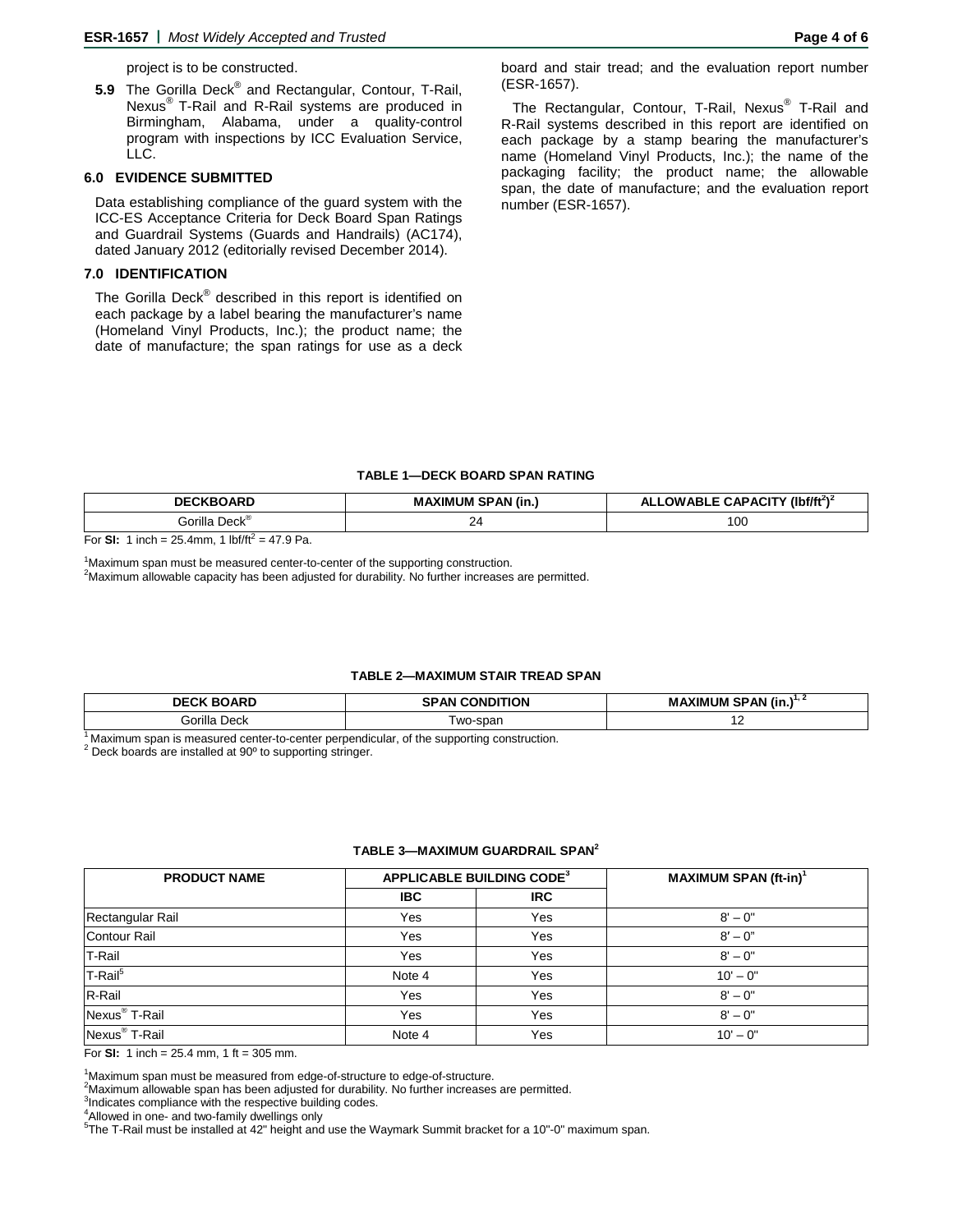| <b>GUARD SYSTEM</b>                      | <b>BRACKET</b>                             | <b>CONNECTION</b>                                                                                              | <b>FASTENERS</b>                                                                             |  |  |
|------------------------------------------|--------------------------------------------|----------------------------------------------------------------------------------------------------------------|----------------------------------------------------------------------------------------------|--|--|
| T-Rail                                   | Waymark<br>Summit                          | <b>Rail Bracket to Post</b>                                                                                    | $\sin \#10 \times 1\frac{1}{2}$ inch Phillips pan-head, stainless steel screw                |  |  |
|                                          |                                            | Rail Bracket to Rail                                                                                           | Two #10 x 1 inch Phillips pan-head, self-drilling, stainless steel screw                     |  |  |
| R-Rail                                   | R-Rail PVC<br><b>Bracket</b>               | <b>Rail Bracket to Post</b>                                                                                    | <b>Four #10 x 2 inch stainless steel wood screws</b>                                         |  |  |
|                                          |                                            | <b>Rail Bracket to Rail</b>                                                                                    | Two # 10 x 1 inch stainless steel pan head screws                                            |  |  |
| Summit<br>2 by $3^{1}/_2$ (Rectangular)  | Waymark                                    | Rail Bracket to Post                                                                                           | Four # 10 x $1\frac{1}{2}$ inch, Phillips pan-head, self-drilling, stainless steel screw     |  |  |
|                                          | (Rectangular or<br>Deckover)               | <b>Rail Bracket to Rail</b>                                                                                    | Two #10 x 1 inch Phillips pan-head, self-drilling, stainless steel screw                     |  |  |
| Waymark<br><b>Contour Rail</b><br>Summit | <b>Rail Bracket to Post</b>                | $\frac{1}{2}$ Six #10 x 1 <sup>1</sup> / <sub>2</sub> -inch square-drive, pan-head, self-drilling steel screws |                                                                                              |  |  |
|                                          |                                            | Rail Bracket to Rail                                                                                           | Two #10 x 1-inch square-drive, pan-head, self-drilling steel screws                          |  |  |
| Nexus <sup>®</sup> T-Rail                | <b>Nexus</b><br>Aluminum<br><b>Bracket</b> | Rail Bracket to Post                                                                                           | Three #8 x $1\%$ -inch, flat-head, #2 square-drive, Type 17 point, stainless<br>steel screws |  |  |
|                                          |                                            | <b>Rail Bracket to Rail</b>                                                                                    | Two #10 x $\frac{3}{4}$ -inch, pan-head, #2 square drive, plated steel, Tek screws           |  |  |

**TABLE 4—GUARD FASTENING SCHEDULE**

For **SI:** 1 inch = 25.4 mm.

# **TABLE 5—LISTEES LOCATIONS AND PRODUCT NAMES**

| <b>LISTEE</b>                   | <b>LOCATION</b>                         | <b>PRODUCT NAME</b> |                              |        |                        |                     |  |
|---------------------------------|-----------------------------------------|---------------------|------------------------------|--------|------------------------|---------------------|--|
|                                 |                                         | Rectangular<br>Rail | <b>T-Rail</b>                | R-Rail | <b>Nexus</b><br>T-Rail | Contour<br>Rail     |  |
| Carolina Vinyl Products, Inc.   | Grifton, North Carolina                 | Koala Rail          | Grizzly Rail,<br>Kodiak Rail |        | Polar Rail             | <b>Contour Rail</b> |  |
| Fairway Building Products, L.P. | Mt. Joy, Pennsylvania<br>York, Nebraska |                     |                              |        | LandMarke              |                     |  |
| Capital Railing, LLC            | Halethorpe, Maryland                    | Lincoln             | Washington                   |        |                        |                     |  |
| Vinyl By Design                 | New Paris, Indiana                      | Birmingham          | Birmingham<br>T-Rail         |        |                        | <b>Contour Rail</b> |  |



For **SI:** 1 inch = 25.4 mm

### **FIGURE 1—GORILLA DECK® CROSS SECTION**



**FIGURE 2—GUARDRAIL COMPONENT PROFILES**